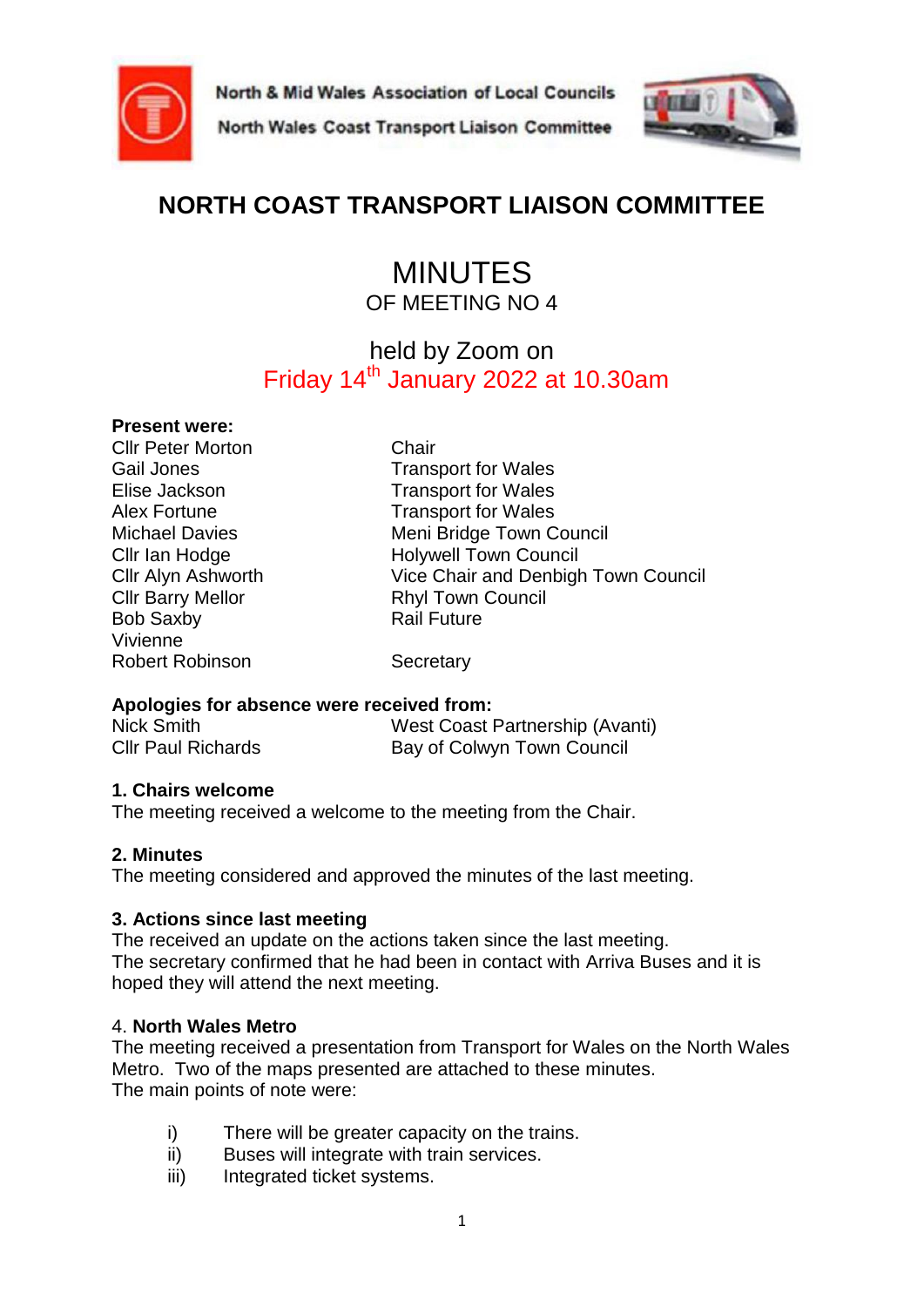



North Wales Coast Transport Liaison Committee

Continued:

- iv) Cheaper travel.
- v) New trains and buses.
- vi) Quicker journey times.
- vii) North Coast service will be 4 stopping trains and 1 express ph.
- viii) Maintaining existing services a priority.
- ix) New stations proposed for Holywell, Deeside, Broughton and Wrexham.
- x) Liverpool Wrexham line to work towards 4 trains an hour.
- xi) Working with Network Rail on a longer term project of electrification.
- xii) Improvements to Chester station to be implemented.
- xiii) North Wales Coast will be the first to have the new trains.
- xiv) Park and ride services to be expanded.

#### **5. Transport for Wales**

It was noted that although the train service in the latter part of 2021 was very poor things had improved over the last few weeks following the introduction of reduced services (Covid issues).

The main topics covered were:

- i) Apparently the new trains will have better toilet facilities however there is still only one toilet per 2 car unit. Alex is to take back the dissatisfaction that this is the case.
- ii) There is poor audible announcements on most of the trains. This is probably down to training. Alex is to take this back for action.
- iii) Disabled access was raised, this is improving and more is being done.
- iv) Llandudno was cited as a Community Hub, however it closes at 3pm at the present time. Alex is to take this away to seek longer opening hours.
- v) The crossing point between Llandudno Junction and Llandudno is still an issue which has not been resolved.
- vi) Overcrowding in the summer months is still an issue. Transport for Wales is working on solutions to this.
- vii) The Station Audit and Dementia is progressing albeit slowly.

### **6. Avanti**

The update from Avanti is attached to these minutes.

### **7. Network Rail**

There was no report from Network Rail.

#### **8. Date of next meeting**

The date of the next meeting was confirmed as Friday  $8<sup>th</sup>$  April 2022 at 10.30am by Zoom.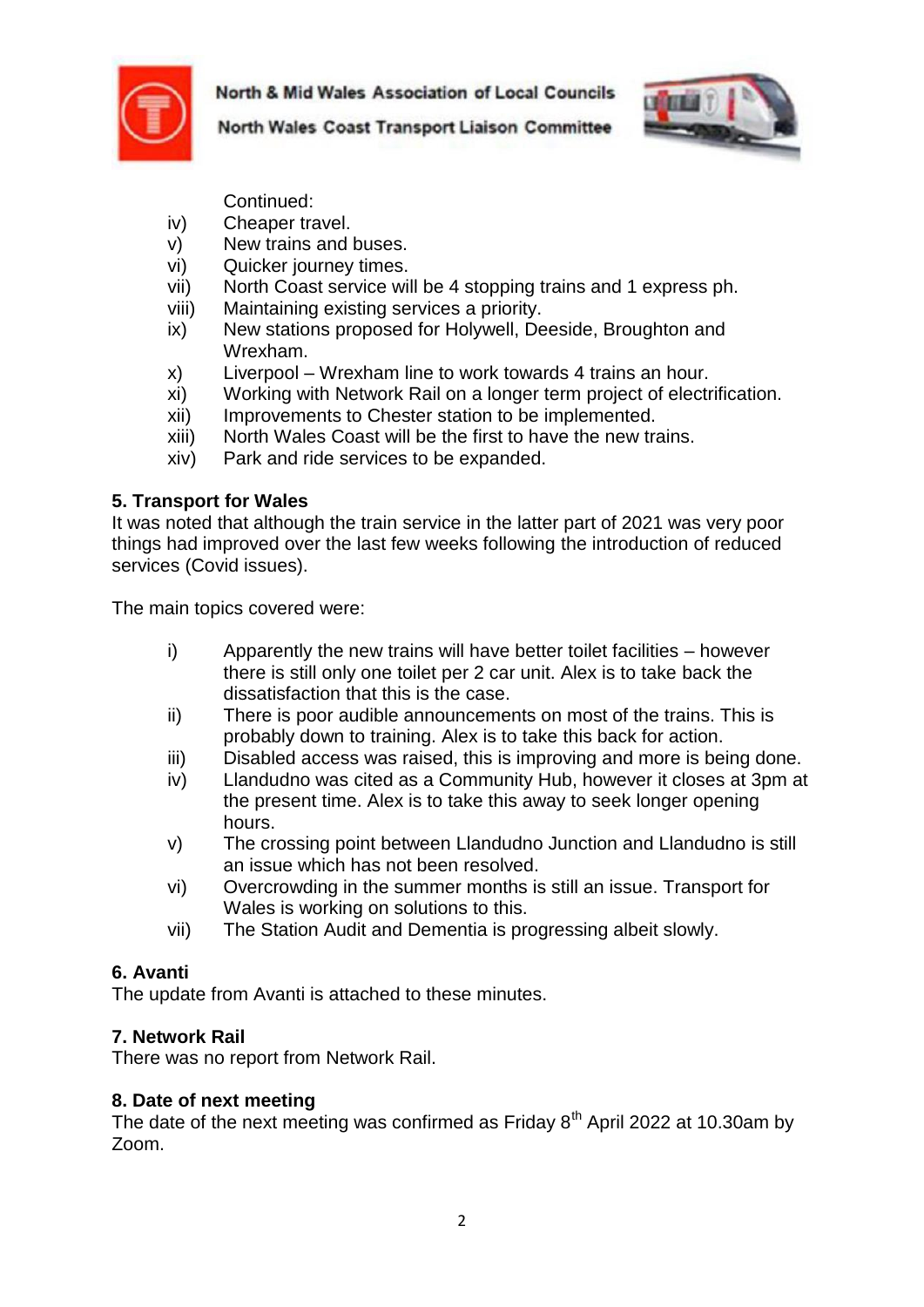



North Wales Coast Transport Liaison Committee

#### **9. Actions to be taken forward from the meeting:**

The following actions are to be taken forward from the meeting:

| <b>No</b>      | <b>Item</b>                                           | Action by |
|----------------|-------------------------------------------------------|-----------|
| $\vert$ 1      | Minutes to be posted on web site and emailed to       | Robert    |
|                | members.                                              |           |
| $\overline{2}$ | Avanti updates to be added to the minutes.            | Robert    |
| $\overline{3}$ | Transport for Wales to report back on issues raised   | Alex      |
|                | asap.                                                 |           |
| $\overline{4}$ | Train announcements issues to be addressed urgently.  | Alex      |
| $\overline{5}$ | Agenda to be sent out to members for the next meeting | Robert    |
|                | and posted on the web site.                           |           |

# **Please note change of email address for the Secretary to:**

**[supercommuter@mail.com](mailto:supercommuter@mail.com)**

# MAP FROM NORTH WALES METROL PRESENTATION

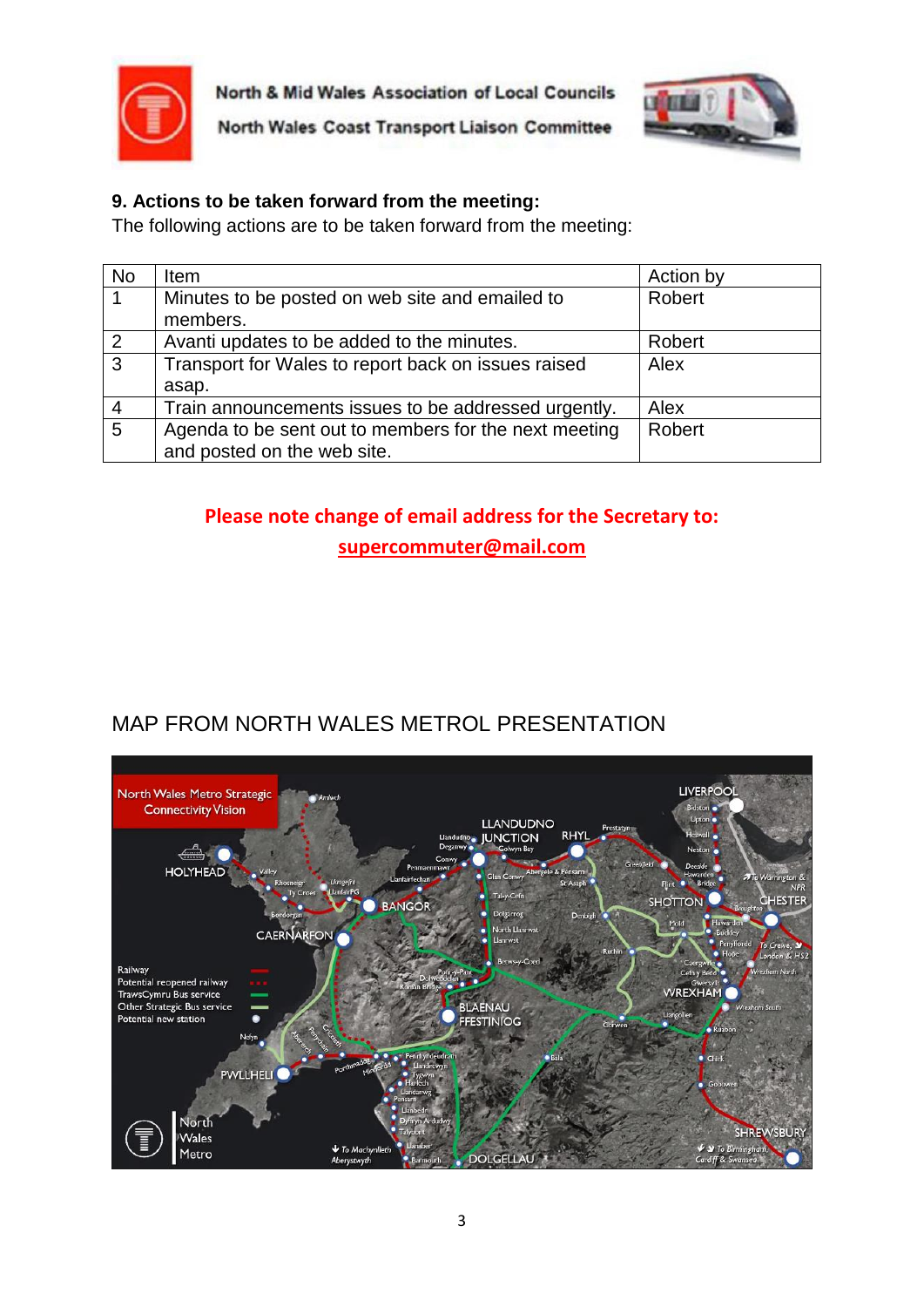

North & Mid Wales Association of Local Councils North Wales Coast Transport Liaison Committee



#### UPDATE FROM AVANTI TRAINS (Nick Smith)

There are two main matters to let Committee members know about – the December 2022 Consultation and our amended 4 trains per hour timetable.

Dec22 - West Coast Partnership were planning to launch a consultation before Christmas on a new timetable for the West Coast Mainline to be introduced from December 2022. Unfortunately due to ongoing uncertainly around the pandemic we do not believe currently the time is right to set out plans for future timetables until we have a better steer on the 'return to rail'. We however remain committed to working closely with our stakeholders and industry partners to deliver the best possible timetable for our customers; one that strikes the best balance between connectivity and value for money for taxpayers.

Amended Timetable - From **Monday 17 January 2022 to Friday 25 February 2022**, we will be introducing a reduced weekday timetable on the West Coast Main Line to manage staff shortages as a result of the rise in the Omicron variant and to provide a reliable service, so our customers can travel with confidence. In line with government guidance and collaboration with Network Rail, the changes are designed to provide greater certainty for customers of the timetable offer and reduce the requirement for short notice cancellations which are currently being managed on a day-to-day basis. The attached briefing was issued to stakeholders on Wednesday. The Summary below shows the 4tph plan.